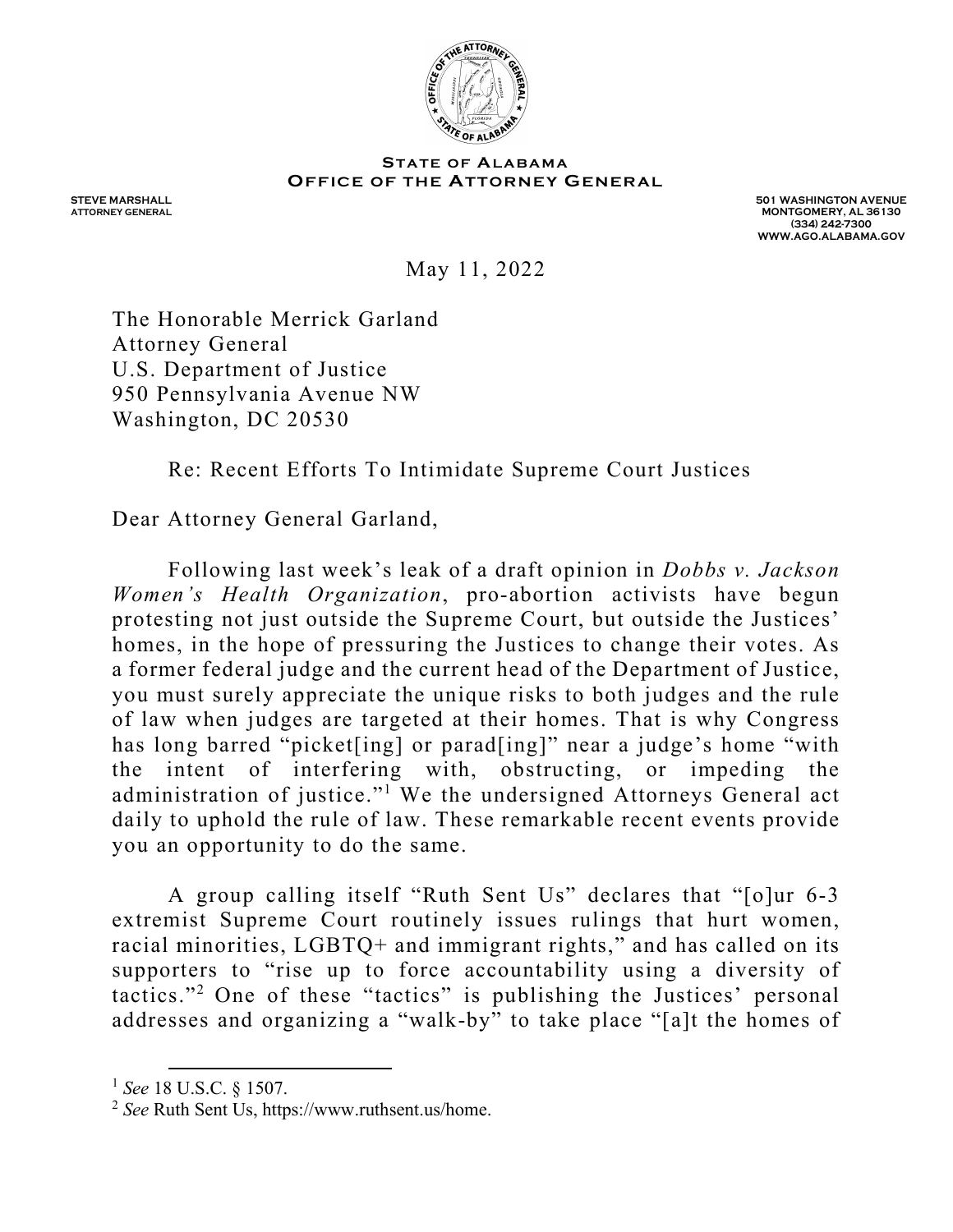the six extremist Justices."<sup>3</sup> Their strategy is already in full swing, with protestors yelling "You don't care if people die" while picketing outside the homes of Chief Justice Roberts and Justice Kavanaugh this past weekend. $4$ 

The same group has called for and carried out protests at Catholic Masses, based on the religious faith of several of the Justices,<sup>5</sup> and the group's general condemnation of "Catholic Churches."<sup>6</sup> The group has further threatened to "burn[] the Eucharist."7

Others, it appears, have taken to burning buildings. This past weekend, a Molotov cocktail was thrown into the Madison-based headquarters of a pro-life group called Wisconsin Family Action.<sup>8</sup> Graffitied on the building's walls was the message: "If abortions aren't safe then you aren't either."<sup>9</sup> Likewise earlier this week, the office of an Oregon-based pro-life group was the target of another attack using Molotov cocktails.<sup>10</sup> There are those who would seek to legitimize such acts of violence as "Fiery But Mostly Peaceful Protests."<sup>11</sup> You should not be so cavalier. As the Wall Street Journal recently suggested, "[a]

 $3$  Id.

<sup>&</sup>lt;sup>4</sup> Greg Stohr, Abortion-Rights Protest Targets Homes of Kavanaugh, Roberts, Bloomberg (May 7, 2022), https://www.bloomberg.com/news/articles/2022-05-08/abortion-rights-protest-targetshomes-of-kavanaugh-roberts.

 $<sup>5</sup>$  Joshua Rhett Miller, *Pro-choice Abortion Activists Call for Mother's Day Protests at Churches*,</sup> New York Post (May 6, 2022), https://nypost.com/2022/05/06/abortion-activists-call-onamericans-to-protest-at-churches/; Joe Bukuras, Costumed protesters disrupt Mother's Day Mass in Los Angeles, Catholic News Agency (May 8, 2022), https://www.catholicnewsagency.com/news/251176/costumed-protesters-disrupt-los-angelesmass.

 $6$  Jon Brown, DC Police Aware of 'First Amendment demonstrations' Meant to Disrupt Sunday Mass, Fox News, May 8, 2022, https://www.foxnews.com/us/dc-police-aware-first-amendmentdemonstrations-disrupt-sunday-mass.

 $^7$  Id.

 $8$  Luke Vander Ploeg & Addison Lathers, Anti-Abortion Group in Wisconsin Is Hit by Arson, Authorities Say, The New York Times (May 8, 2022), https://www.nytimes.com/2022/05/08/us/madison-anti-abortion-center-vandalized.html.  $9$  Id.

 $10$  Oregon Right to Life building in Keizer hit with Molotov cocktails, KGW (May 9, 2022), https://www.kgw.com/article/news/crime/molotov-cocktails-oregon-right-to-life-keizer/283- 84ffd04a-41ba-47fd-99d9-7af4a61ddfde.

<sup>&</sup>lt;sup>11</sup> Joe Concha (@JoeConchaTV), Twitter (Aug. 27, 2020, 1:03 AM), https://twitter.com/JoeConchaTV/status/1298863702272344064.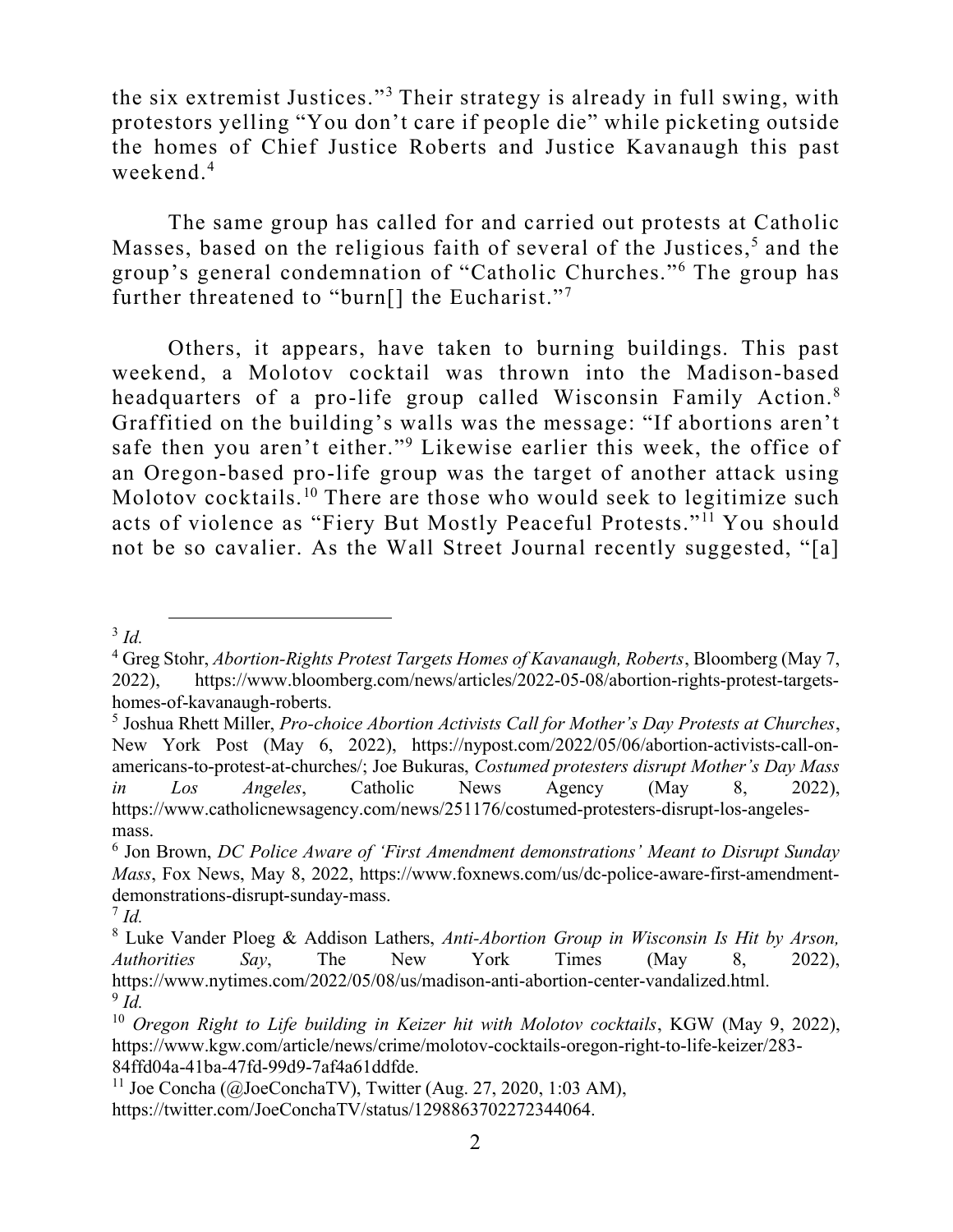violent act by a fanatic can't be ruled out, and this warrants the attention of Attorney General Merrick Garland."<sup>12</sup>

You were quick to respond to the purported "threat" of parents speaking out at local school board meetings<sup>13</sup> (though the basis for your threat assessment was shaky to say the least).<sup>14</sup> Here, in the face of escalating extremism directed at the judicial branch, you have an obvious role to play. Congress recognized that pressuring judges to change their votes by protesting outside their homes directly threatens the rule of law.<sup>15</sup> You profess to share those concerns, having unequivocally stated that attacking a courthouse "to prevent judges from actually deciding cases" plainly constitutes "domestic extremism, domestic terrorism."<sup>16</sup> You can and should act accordingly by faithfully executing federal law to prevent protestors from attempting to intimidate the Justices of the Supreme Court, both to protect the Justices and to safeguard the rule of law.

Sincerely,

Steve Marshall Attorney General of Alabama

<sup>&</sup>lt;sup>12</sup> *Who's a Threat to Democracy*, The Wall Street Journal (May 6, 2022), https://www.wsj.com/articles/whos-a-threat-to-democracy-supreme-court-abortion-roe-v-waderuth-sent-us-11651875512.

<sup>&</sup>lt;sup>13</sup> Memorandum from the Office of the Attorney General, Re: Partnership Among Federal, State, Local, Tribal, and Territorial Law Enforcement to Address Threats Against School Administrators, Board Members, Teachers, and Staff, (October 4, 2021), https://www.justice.gov/ag/page/file/1438986/download.

<sup>&</sup>lt;sup>14</sup> See Peter Hasson, *NSBA Chief Had Advance Notice of DOJ's Controversial School Board* Memo: Email, Fox News (Feb. 14, 2022), https://www.foxnews.com/politics/nsba-advancenotice-doj-controversial-school-board-memo-email.

 $15$  See 18 U.S.C. § 1507.

<sup>&</sup>lt;sup>16</sup> LIVE COVERAGE: Senate Set to Consider Garland for AG, The Hill (Feb. 22, 2021), https://thehill.com/homenews/senate/539824-live-coverage-senate-set-to-consider-garland-for $a\alpha/$ .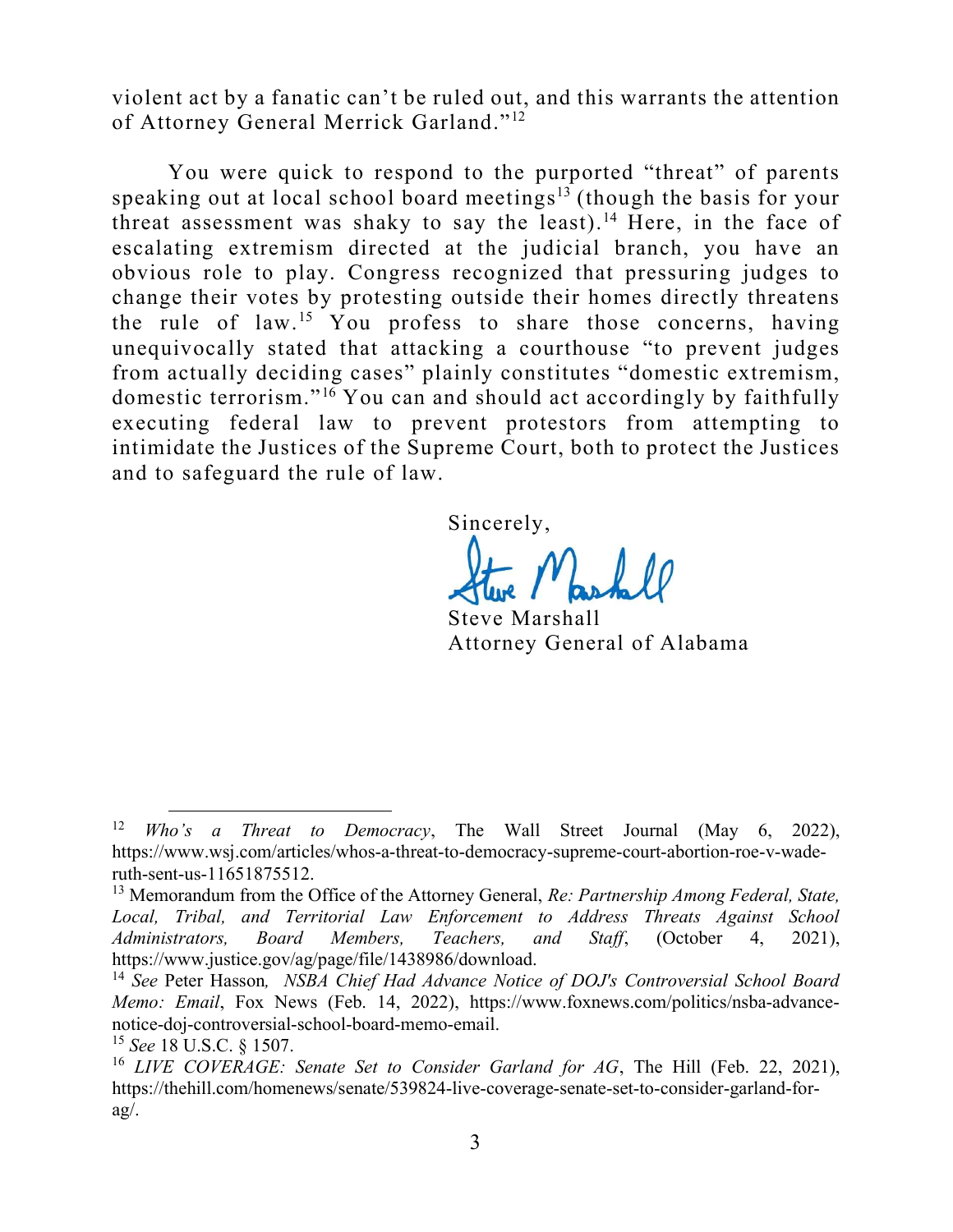TREG TAYLOR Attorney General of Alaska

LESLIE RUTLEDGE Attorney General of Arkansas

sler ha

CHRIS CARR Attorney General of Georgia

TODD ROKITA Attorney General of Indiana

DANIEL CAMERON Attorney General of Kentucky

 $1c<sub>k</sub>$ 

LYNN FITCH Attorney General of Mississippi

AUSTIN KNUDSEN Attorney General of Montana

Mark B

MARK BRNOVICH Attorney General of Arizona

Why Mordy

ASHLEY MOODY Attorney General of Florida

LAWRENCE WASDEN Attorney General of Idaho

enk Schmilt

DEREK SCHMIDT Attorney General of Kansas

JEFF LANDRY Attorney General of Louisiana

Eric & Schnid

ERIC SCHMITT Attorney General of Missouri

DOUGLAS J. PETERSON Attorney General of Nebraska